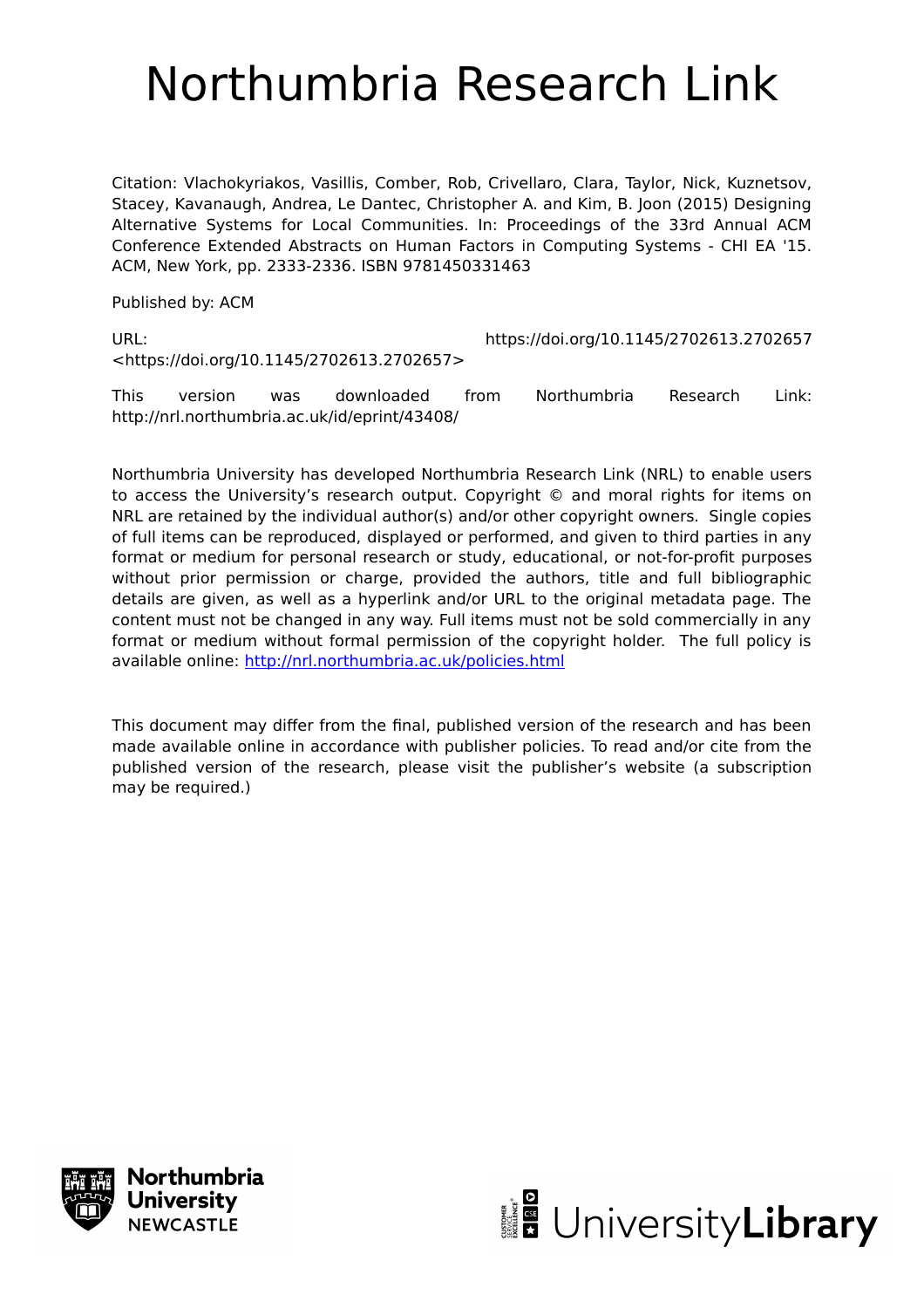## **Designing Alternative Systems for Local Communities**

#### **Vasilis Vlachokyriakos**

Culture Lab School of Computing Science Newcastle University, UK v.vlachokyriakos@ncl.ac.uk

#### **Rob Comber**

Culture Lab School of Computing Science Newcastle University, UK rob.comber@ncl.ac.uk

#### **Clara Crivellaro**

Culture Lab School of Computing Science Newcastle University, UK c.crivellaro@ncl.ac.uk

#### **Nick Taylor**

Duncan of Jordanstone College **B. Joon Kim**  of Art and Design University of Dundee, UK n.x.taylor@dundee.ac.uk

#### **Stacey Kuznetsov**

School of Arts, Media, and Engineering Arizona State University Phoenix, AZ, USA stace@cs.cmu.edu

#### **Andrea Kavanaugh**

Center for Human-Computer Interaction Virginia Tech Blacksburg, VA, USA kavan@vt.edu

#### **Christopher A. Le Dantec**

School of Literature, Media and Communication Georgia Institute of Technology Atlanta, GA, USA ledantec@gatech.edu

Public Administration & Public Policy Kookmin University (KMU) Seoul, Korea kimbj@kookmin.ac.kr

Permission to make digital or hard copies of part or all of this work for personal or classroom use is granted without fee provided that copies are not made or distributed for profit or commercial advantage and that copies bear this notice and the full citation on the first page. Copyrights for third-party components of this work must be honored. For all other uses, contact the Owner/Author.

Copyright is held by the owner/author(s). *CHI'15* Extended Abstracts, Apr 18-23 2015, Seoul, Republic of Korea ACM 978-1-4503-3146-3/15/04. http://dx.doi.org/10.1145/2702613.2702657

### **Abstract**

Alternative systems ranging from self-organized skill sharing to alternative micro-economies have been critical channels of community engagement and bonding. Technology is increasingly playing a role in the way people connect to these services at the (hyper)local level. While there has been considerable research on designing technology to support conventional, established systems of community organization and governance; mobile and ubiquitous technologies offer strong potential for alternative systems to be established in the local level. Do It Yourself (DIY) and maker movements are enabling grassroots activist groups to develop their own technologies or to hack existing tools to support bottom-up systems of self-organization, democracy and commerce. Based on these trends and the recent worldwide economic, political and societal crisis, this workshop will bring together researchers, practitioners and activists to re-envision how HCI tools can support alternative systems of local civic engagement.

#### **Author Keywords**

bottom-up; activism; democracy; participation; DIY; citizen science; politics and HCI.

#### **ACM Classification Keywords**

H.5.m. Information interfaces and presentation (e.g., HCI): Miscellaneous.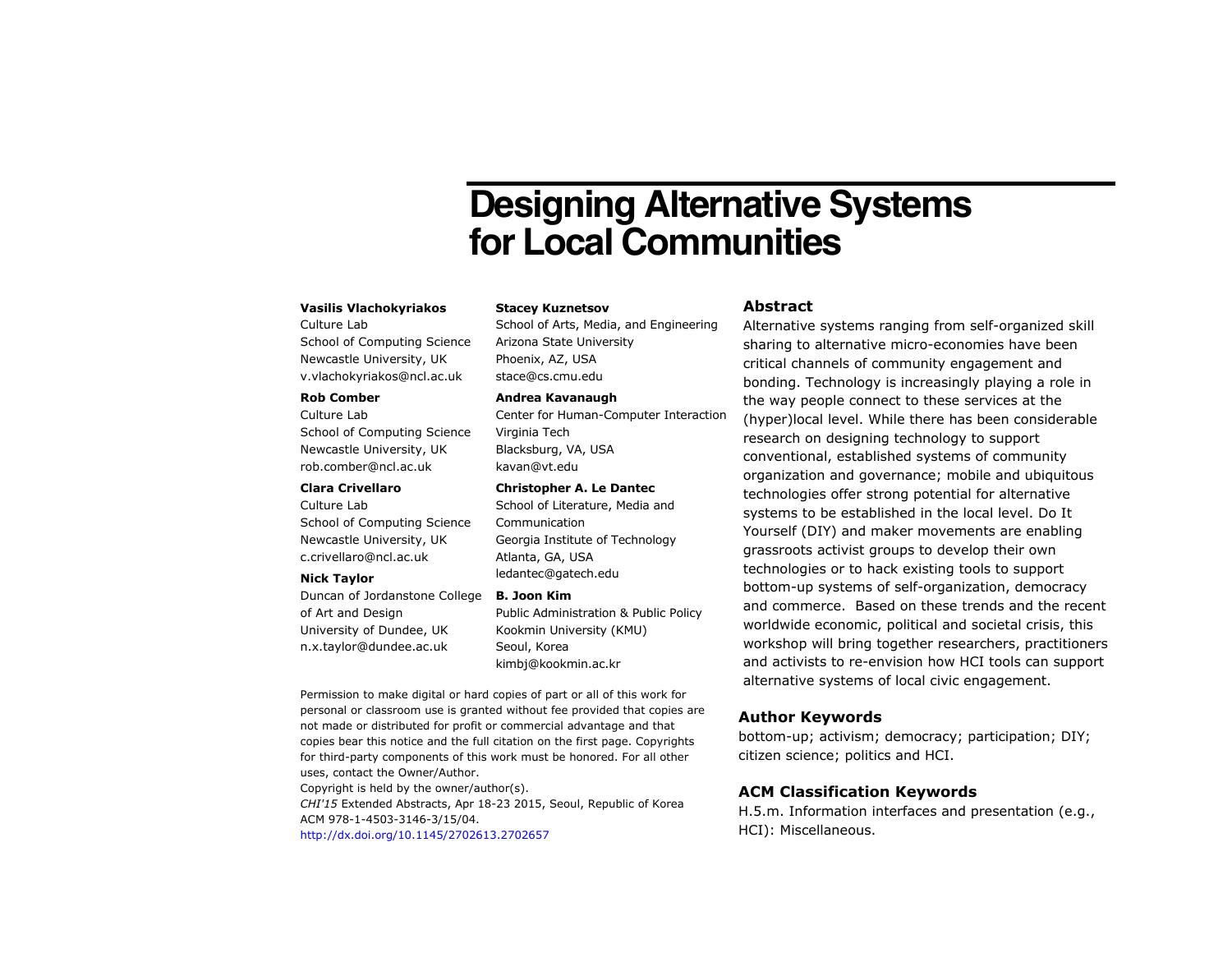#### **Introduction**

The use and research of online and situated digital platforms to support existing conventional political procedures and mechanisms has been extensive the last few years. The idea of (hyper)local, civically focused media has been explored in depth, with public displays and mobile phones, being amongst the most common technologies. These technologies have been applied to a range of civic engagement approaches, from electronic voting [6], online deliberation [7], citizen science [8] and others. Many of these tools have sought to lower barriers to participation and engage a wider demographic with conventional political processes. This has been partially achieved by placing socio-technical interventions in local communities where they are encountered in day-to-day life or where their content is most relevant by exploring different interaction modalities [1,12].

In general, these tools are designed to follow specific conventional top-down approaches to governance and organization: governance applied to people instead of tools and methods for self-organization; knowledge and information dissemination through "subjective" experts rather than through methods of self-organized learning and information broadcasting; e-commerce to support global capitalism instead of encouraging local alternative micro-economic models of commerce etc.

In this workshop we intend to explore the latter and rethink technology to support alternative bottom-up practices.

#### **Alternative systems**

The growing awareness of the politics embedded in the design of any system [4] and the abolishment of the

utopian understanding of technology as being neutral [5], has recently led researchers to revisit the relationship between technology and the systems that technology are designed to serve. Adding to these trends, the emergence of alternative systems of organization, especially at the local level, due to both the lack of trust in established methods of governance and the societal and political crisis that comes with it, opens up new opportunities for HCI research to design alternative systems and ways to support these bottomup practices.

In addition to the recognition of the politics of technology and emerging offline alternative local practices, a growing body of work around DIY and maker movements opens up new avenues for civic empowerment through bottom up grassroots methods. These participatory approaches enable activities such as community-led sustainable e-voting [14]; alternative systems of representation and democracy [2] etc.

#### **Workshop Themes**

In this workshop, we intend to explore the role of technology in supporting alternative (hyper)local systems of community self-organization. Even though we acknowledge the variety of contexts relevant to this discussion (and indeed we welcome submissions from any of these contexts), we more implicitly invite researchers, activists and practitioners from the fields of citizen science, maker communities, DIY electronics and design for activism, to explore the themes of alternative technology for community decision-making and democracy; science and education; and commerce.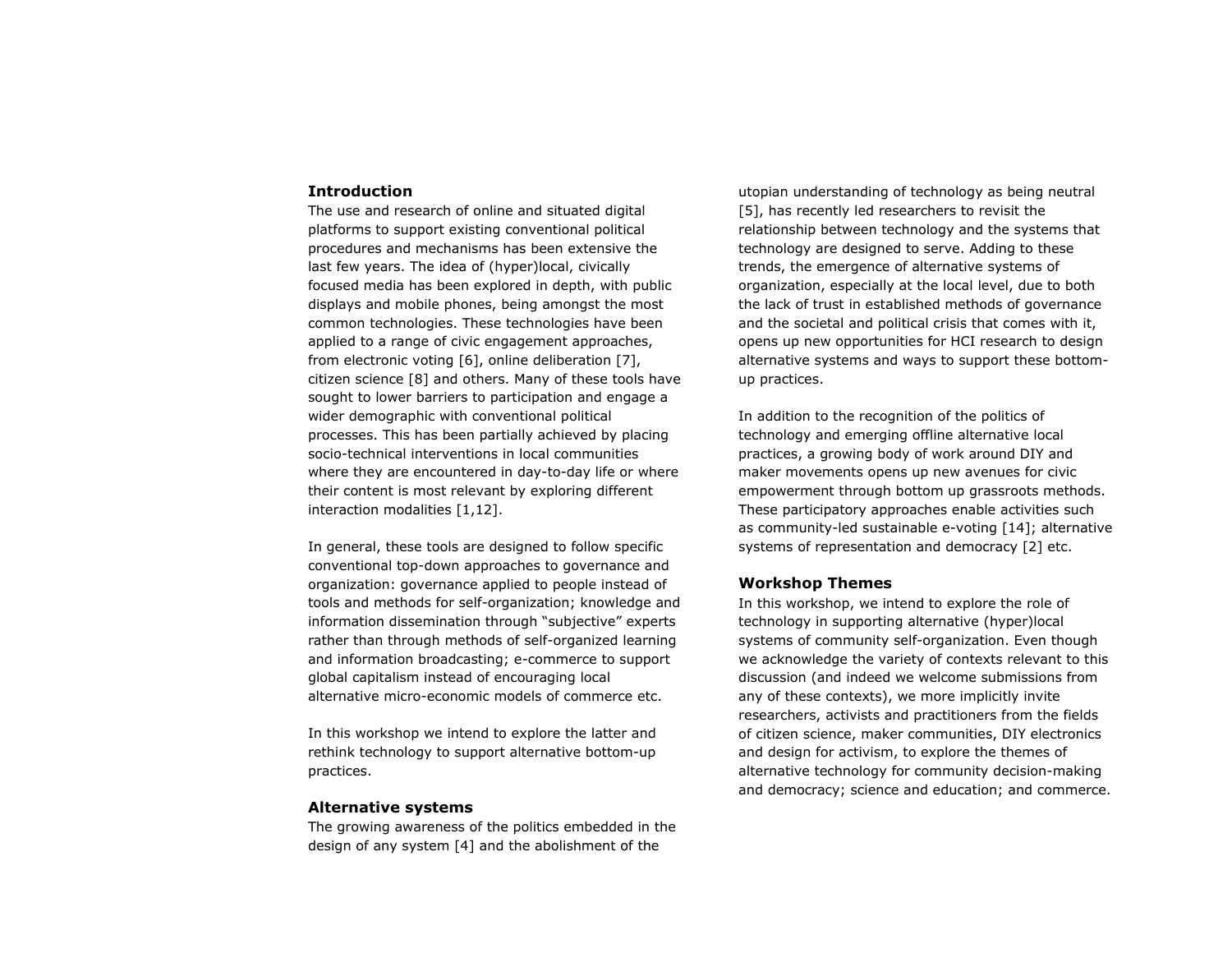#### *Decision-Making and Democracy*

The use of technology to support democracy has been equated with its use to provide a more efficient system of representative democracy. This is translated to systems to support council led consultation [12], government-led petitions, more efficient administration etc. However, HCI can also play a pivotal role in building tools and designing interfaces to support alternative to conventional systems (e.g. liquid democracy [2]) that may better support local democratic practices. Recent studies on voting configurations to support alternative systems of democracy and organizational structures [14,15] have indicated the effect that design and HCI can have on decision-making practices and participation. Other studies have illustrated the implications of technologies such as social media [3] in providing alternative modalities for social organization and political expression where opinion and decision making develops in relation to the concern of everyday life.

#### *Science and Education*

Technology has played an important role in mediating and facilitating science and education by mirroring conventional educational practices in the classroom and in research. More recently, bottom-up initiatives such as self-organized learning apprentices and citizenscience projects [8,9] exemplify how technology could signal a revolutionary change in education and science towards a different model of knowledge production, dissemination and extension. Finally, citizen participation initiatives on the educative function of participation (e.g. pedagogy of participation [11]) offer another example of how technology and HCI can play a critical role in embedding participatory citizenship in society.

#### *Commerce*

The use of technological resources to promote products and services across cultures and nations has been a catalyst for the global integration of technology in commerce. Even though HCI researchers have been involved in e-commerce research around the areas of usability, trust, usable security etc. [10], there is a currently underexplored space of designing sociotechnical systems to support organizational endeavors that do not follow the conventional capitalistic globalized model of commerce – e.g. local flea markets, exchange markets etc. For example, a more usercentered in digital payments can be found in [13], were a community cheque clearing system was introduced as a way to maintain the cheques without the banks being in the loop of cheque clearing.

#### **Goals and Outcomes**

Our workshop will aim at drawing together a community of activists, researchers and designers to collaboratively define and explore through participatory methods opportunities and challenges in designing socio-technical approaches to support alternatives to established organisational systems in local communities. Building upon prior work, we will define this design space and map future design trajectories, new HCI methods and ubiquitous technologies to support community-based grassroots activism and civic engagement activities.

More specifically the workshop will aim to:

 Define alternative systems and develop a lexicon around the tensions and challenges of this design space for HCI research